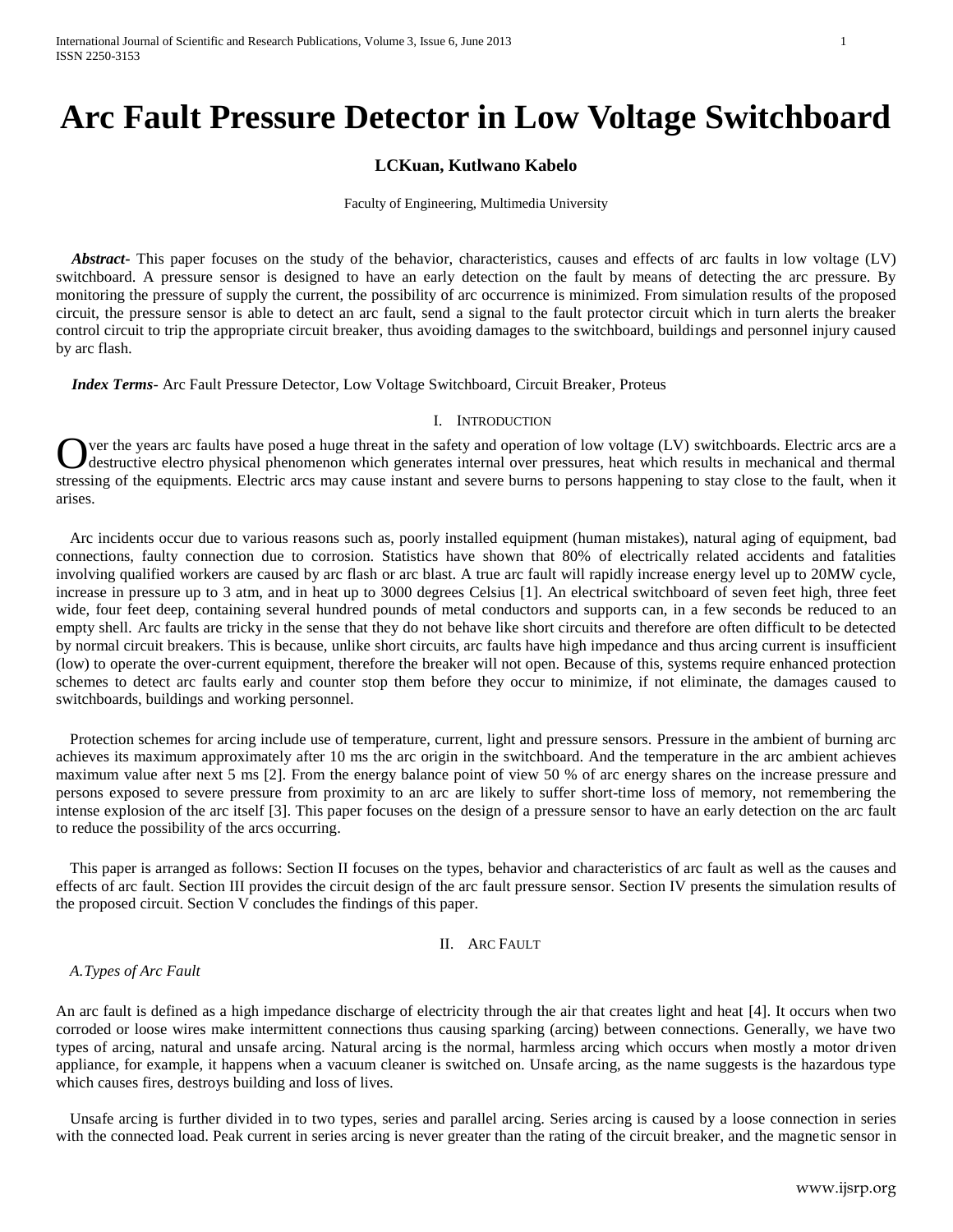International Journal of Scientific and Research Publications, Volume 3, Issue 6, June 2013 2 ISSN 2250-3153

the circuit breaker will never respond to such low amplitude currents. This makes series arcing much more difficult to detect than parallel arcing because the arc current remains well below the rating of the circuit breaker.

Parallel arcing occurs when there is a direct short between two power wires and the current is limited only by the resistance of the wire in the distribution circuit. Peak current of parallel arcs is much higher than the breaker rating, so protection circuits can detect it easily and trip the relevant breaker in a fraction of a second. Though easy to detect, parallel arcing is generally more dangerous than series arcing because the energy in the sparks is much higher and more likely to cause an explosion.

## *B.Behavior and characteristics of arc fault*

Arc faults have been observed to have high thermal energy due to high temperatures of over 19500 degrees Celsius and high pressures of thousands of Pascal's. The pressure of arc fault can be calculated by using its relation to arc current. Ralph Lee's IEEE paper addresses arc blast phenomenon and provides the formula for calculating initial impulse force [5]:

 $P = 11.58$  x I<sub>arc</sub> /  $D^{0.9}$ 

where P is pressure in  $\text{lbs/ft}^2$ 

 Iarc is arcing current in kA D is distance from arc in feet

Another characteristic of arc fault is its unique current waveform. Arc current waveform has a flat shoulder as it approaches zero crossing for every half cycle. This waveform is used to distinguish normal system current from arc current. Figure 1 shows a typical arc current waveform [6].



# *C. Causes and Effects of arc fault*

Arc faults are a result of many factors, some of which include:

- Insulation failure
- Natural aging of wires
- Human errors in handling of equipment
- Punching of wire insulation from hanging pictures/cable staples
- Furniture pushed against plugs in an outlet
- Cord exposure to heat vents and sunlight
- Poorly installed outlets or switches
- Damaged power supply cord due to door continual pinching
- Loose wiring connections at outlets or switches
- Loose wires twisted together and held by a wire nut
- Frayed cords on appliances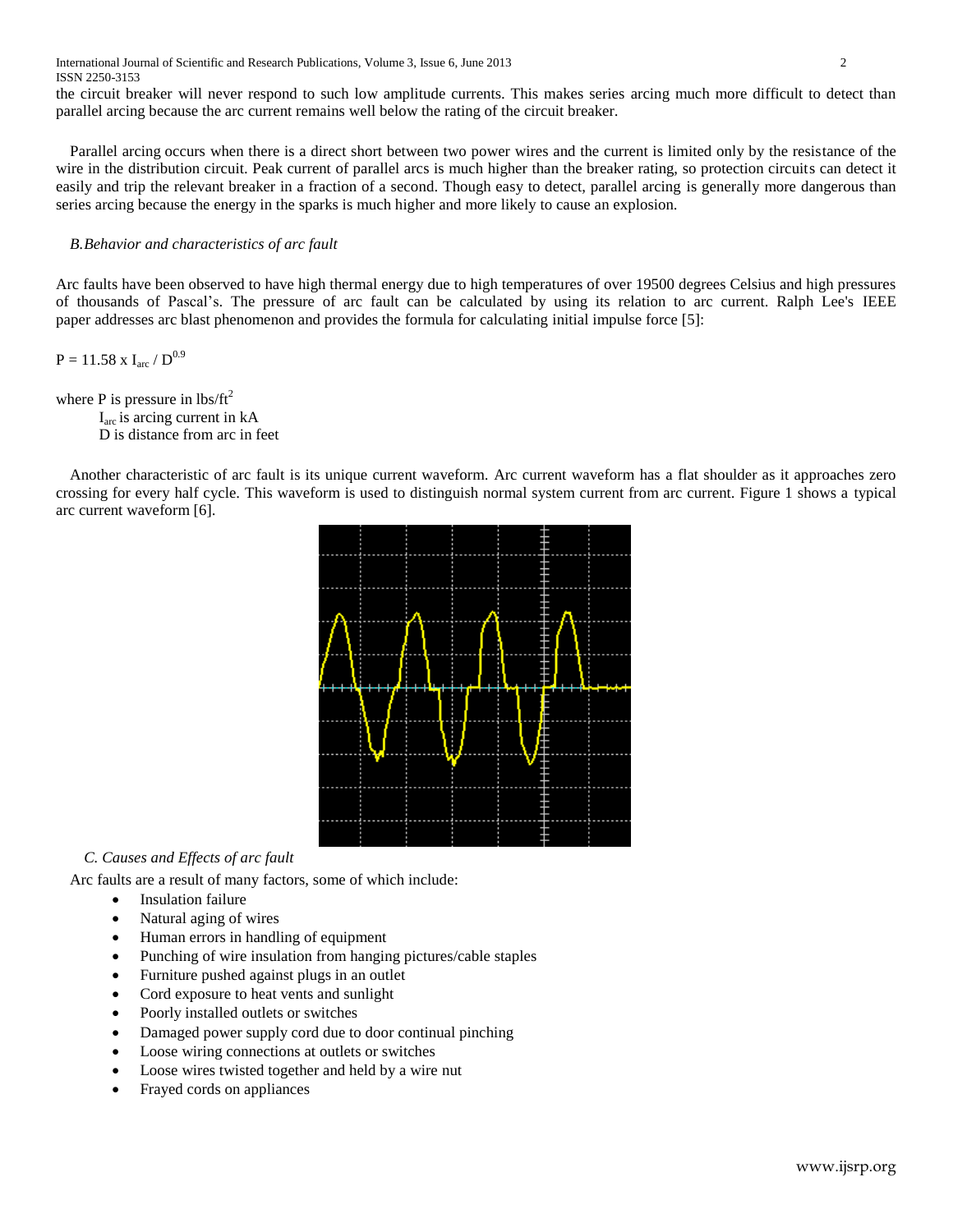Arcs if go on undetected result in buildup of temperature and pressure. Pressure causes mechanical stressing of switchboard enclosures and explosions while temperature results in thermal stressing, melting and fire. Overall, the effect of an arc fault is the loss of electrical equipment and lives.

#### III. CIRCUIT DESIGN OF ARC PRESSURE DETECTOR

Arc faults tend to have high pressures, therefore a pressure sensor is needed to be installed in LV switchboards to detect any change in pressure conditions created by an arcing. A signal is sent to the fault protector circuit which in-turn sends an alert to the breaker control circuit, to trip the appropriate circuit breaker. Figure 2 below shows a simplified diagram of how the pressure sensor circuit works.



Figure 2. Simplified Block Ddiagram of the Proposed Circuit

The proposed circuit is simulated using "Proteus for professionals software", version 7.7. It is divided in to three parts. The first part of the circuit is the sensor circuit, second part is the fault protector circuit and the last part is the breaker control circuit.

## *Part I: Pressure Sensor Circuit*

The pressure sensor circuit incorporated with the use of a PIC16F877A micro-controller. When pressure sensor senses arc fault (at voltage>0.5V), it produces voltage which is fed into pin 2of the microcontroller. The microcontroller then processes the voltage and triggers the relay at pin 21 so that fault protection circuit is turned ON to protect the load  $10k\Omega$  in the fault protection circuit. When the load  $10k\Omega$  is protected, the ammeter current immediately shows zero.

The arc pressure transmitted through the sensor can be calculated by using a derived formula:

$$
P_R = \left(\frac{I * Voltage}{t * volume}\right)
$$

where  $P_R$ - pressure

I- current passing through sensor = 3.91mA using ammeter.

Voltage- voltage through the sensor= 5V

t- time taken for the senor to turn on the relay, observed to be approximately 2 seconds

volume- volume of the sensor, standard value is  $1 \text{cm}^3$ 

## Substituting these values,  $P_R = 9775$  pascals

According to a paper by Ralph Lee [8], a 10kV arc voltage reached a pressure of 2 x  $10^4$  N/m<sup>2</sup> which is equivalent to 2 x  $10^4$  Pascal's  $(1 \text{ Pascal} = 1 \text{ N/m}^2)$ . The difference in pressure values is because, the circuit designed in this paper uses a microcontroller, in which at higher pressures, it could be destroyed or burnt. Ralph H. Lee's circuit uses pure electronic circuits designed to withstand higher pressures. However in any case, for higher voltage input, the pressure is much higher, which would be the case for industrial circuits with higher voltage input. This is to say that 'pressure is proportional to input voltage'.

The LM7805 is a voltage regulator used to regulate the voltage from 12V down into 5V and supplies it to the relay and the microcontroller. The capacitors 100μF and 10μF are used to prevent in rush DC voltage and holds a constant 5V across the output of the LM7805. The resistor 1k $\Omega$  connected at pin 1 is to limit the current flows into pin 1. The resistor 1k $\Omega$  connected at pin 2 is used to draw out the floating voltage where it might disturb the operation of the microcontroller. Pin 21 of the microcontroller is programmed as output pin. This pin will generate HIGH voltage when the sensor senses the pressure. The HIGH voltage is then triggers the relay via the NPN transistor. The diode connected across the relay is to protect the transistor on the reverse current flows.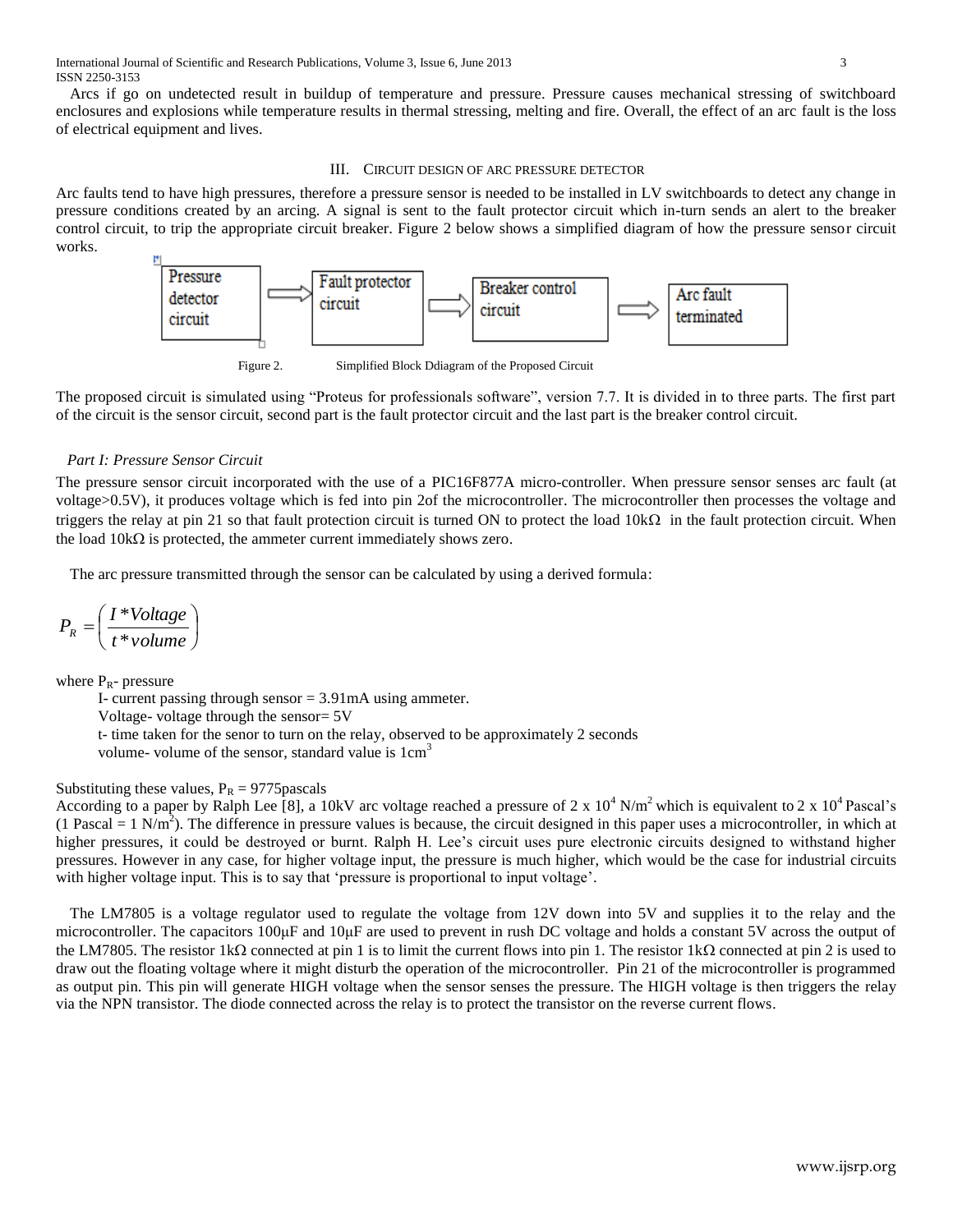International Journal of Scientific and Research Publications, Volume 3, Issue 6, June 2013 4 ISSN 2250-3153



Figure 3: Flowchart of PIC16F877A Microcontroller program

# *Part II & III: Fault Protection and Breaker Control Circuit*

As can be seen in Figure 4, there is an AC source connected in series to the AC load,  $10k\Omega$ . Under normal conditions (when no fault or arcing) happens, the ammeter will show some value of current. However, should a fault occur, fault protection circuit is turned ON to protect the load 10k $\Omega$ . When the load 10k $\Omega$  is protected, the ammeter current immediately shows zero. This means the protection circuit cut off the AC circuit.

The reason of using  $R3=100\Omega$  resistor is to limit the current flows into the optocoupler. The function of the optocoupler is to isolate the AC circuit with the DC circuit. The optocoupler can be treated as a switch where it detects the AC current and ready to activate the protection circuit. At the output of the optocoupler, there are a variable resistor RV1, R4 of 100 $\Omega$  and R5 of 2.2k $\Omega$ . The function of RV1 is to adjust the sensitivities of the protection level. The sensitivity output voltage is determined by the following formula:

$$
V_{R1} = \left(\frac{RV1}{R_4 + RV1 + R_5}\right) Vcc
$$

From the circuit, Vcc is 12V. Hence the VR1 can be simplified to:

$$
V_{R1} = \left(\frac{RV1}{2300 + RV1}\right) 12
$$

The zener diode D1 is a 4.7V diode. The zener will turn ON when  $VR1 > 4.7V$ . The turn ON of zener diode will cause the transistor Q1 bias and hence produce collector current to charge the capacitor C1 or  $4.7 \mu$ F. The voltage charged by capacitor C1 will then drop across 10k $\Omega$  resistor. The 555 timer is connected in monostable mode where it produces single pulse at pin 3 (output) when is activated at pin 2. The 10nF and  $10k\Omega$  connected at pin 6 are used to determine the duty cycle of the output pulse. At the output of the 555 timer, there is a LED and transistor. The LED is used as an output indicator whereas the transistor is used to trigger the circuit breaker (relay).

The base current of transistor base can be computed as:

$$
I_{\rm B}=\frac{V_{\rm Pin3}-V_{\rm BE}}{R9}
$$

where  $V_{pin3=}$  5V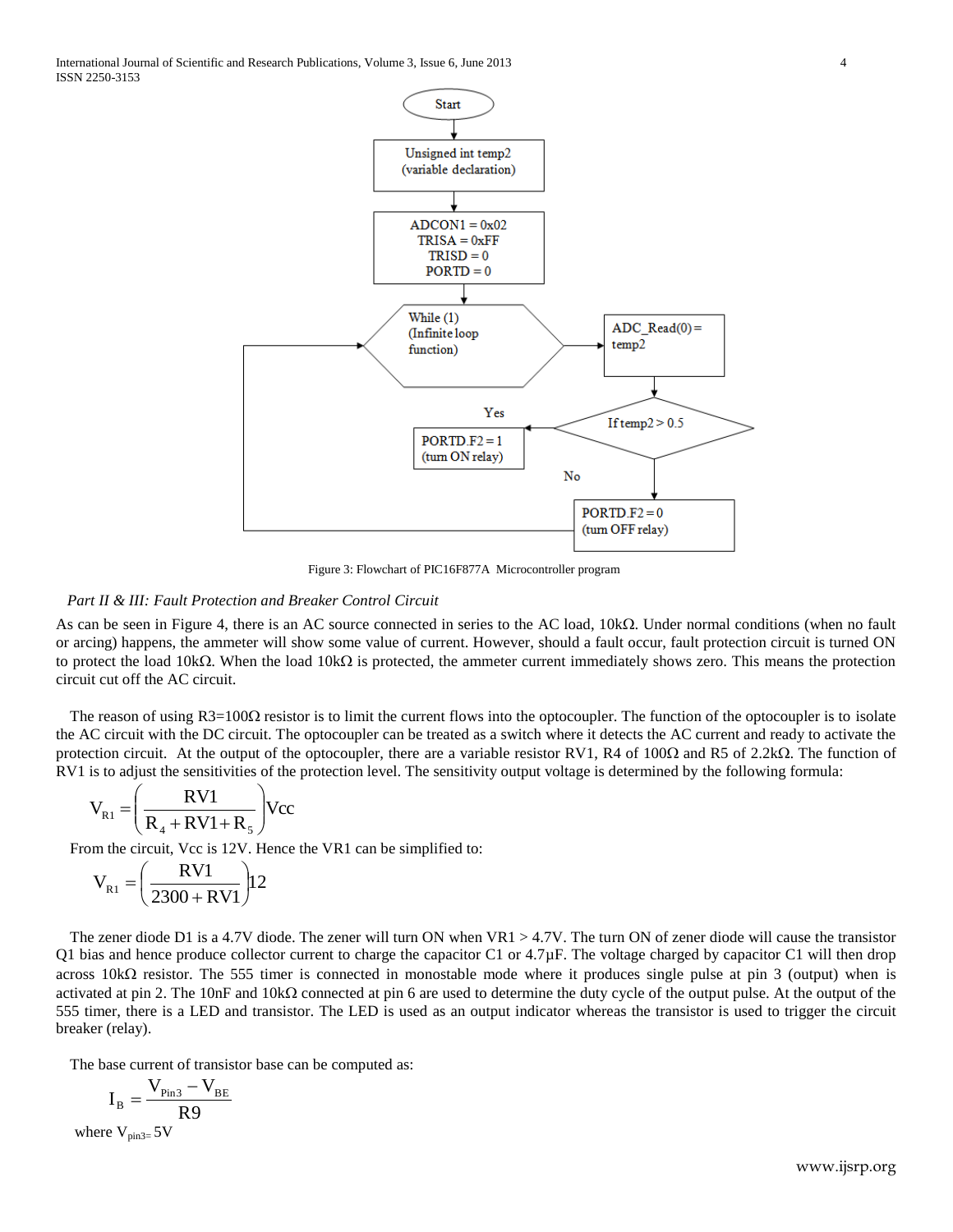International Journal of Scientific and Research Publications, Volume 3, Issue 6, June 2013 5 ISSN 2250-3153

 $V_{BE} = 0.7V$ 

 $R9 = 4k\Omega$ 

The collector current of transistor Q2 to trigger the circuit breaker is:

 $I_C = \beta_{DC}I_B$ 

When the circuit breaker is activated, the AC circuit breaks down and hence the load is protected. Figure 4 shows the complete arc fault pressure detector circuit.



Figure 4: Complete Arc Pressure Detector Circuit

# IV. SIMULATION RESULTS

When simulating the circuit under normal conditions, the ammeter reads currents as 24mA as seen in Figure 5.1 Supply voltage = 240V Load resistance is 10kΩ This is equal to the calculated value, using ohms law,  $I = V/R$  $= 240 \text{V}/10 \text{k}\Omega$ 

$$
= 240 \text{V}/10 \text{k}\Omega
$$

$$
\approx 24 \text{mA}
$$

Meanwhile, at the pressure detector circuit, there is no current going through the sensor and hence the ammeter reads 0mA as in Figure 5.2.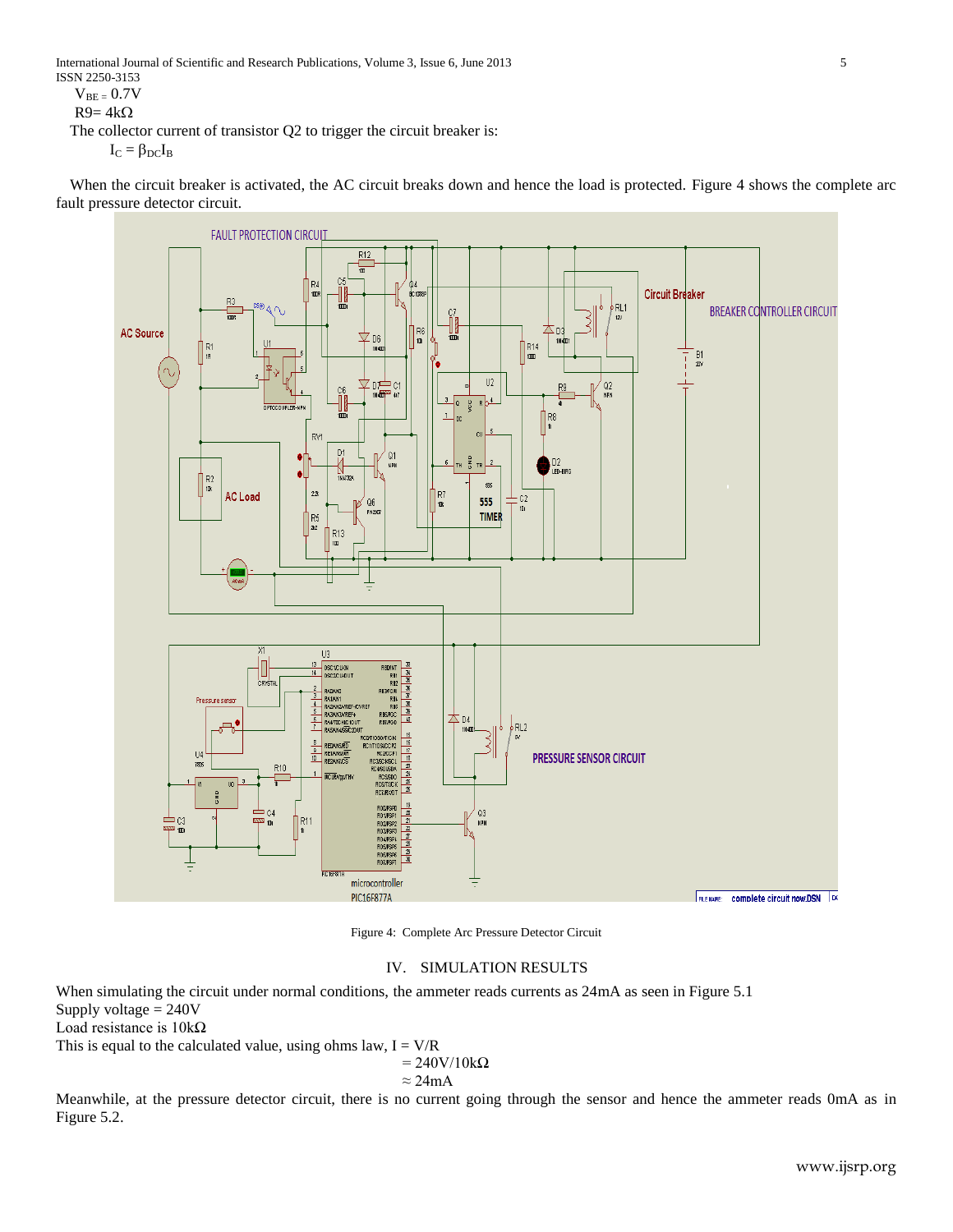

Figure 5.1: Ammeter Reading under Normal Conditions Figure 5.2: Ammeter Reading of Pressure Sensor under Normal **Conditions** 

When arcing occurs, the ammeter immediately reduces to zero amperes as shown in Figure 6.1and trips the circuit breaker. The fault protection circuit is turned ON to protect the load  $10k\Omega$ . This means the protection circuit cuts off the AC circuit from the load. Under arcing conditions, current reading from the pressure sensor is 3.91mA as can be seen in Figure 6.2. This value is used to calculate the pressure of the arc.





Figure 6.1: Ammeter Reading under Arcing Conditions Figure 6.2: Ammeter Reading of the Pressure Sensor under Arcing Conditions

When the fault protection circuit is turned ON, it sends an alert signal via the 555 timer to the breaker control circuits. The relevant circuit breaker trips, LED will light ON to show output as can be seen in Figure 7.



Figure 7: LED light ON after Circuit Breaker Trips

To better compare normal current in relation to load, a plot of load versus current is obtained by varying the load from  $1k\Omega$  to  $10k\Omega$  for normal conditions. Results are tabulated in Table I.

| current when load is varies |                      |
|-----------------------------|----------------------|
| Loads in $k\Omega$          | <b>AC</b> current in |
|                             | Ampere               |
| 1                           | 0.24                 |
| $\overline{2}$              | 0.12                 |
| 3                           | 0.08                 |
| 4                           | 0.06                 |
| 5                           | 0.048                |
| 6                           | 0.04                 |
| 7                           | 0.034                |
| 8                           | 0.03                 |
| 9                           | 0.026                |
| 10                          | 0.024                |

Table I – Experimental test on the load



Figure 8 – The Plot for Table 1.